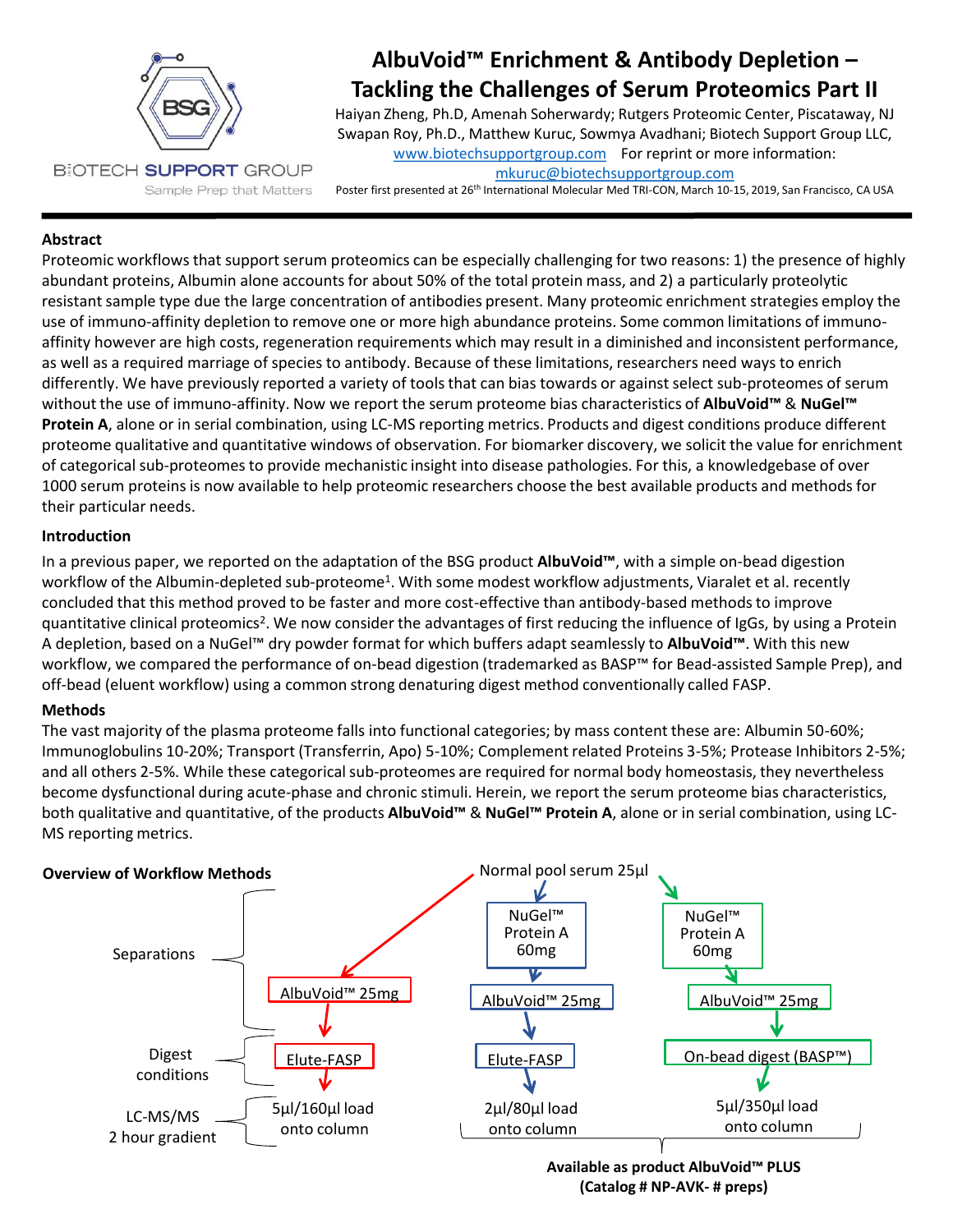## **Methods Detailed**

All experiments begin with 25ul of pre-filtered normal pooled serum or breast cancer serum.

For **NuGel™ Protein A**: 60mg of **NuGel™ Protein A** beads were washed with 400µl of **AlbuVoid™** Wash Buffer (AVWB supplied in kit). 25µl of serum diluted 10X with AVBB was added to washed beads. Samples were rotated for 1 hour before supernatant was collected as flow-through serum. Beads were washed with 100µl of **AlbuVoid™** Binding Buffer (AVBB supplied in kit) and the supernatant was combined with the flow-through serum, and processed with **AlbuVoid™**.

For **AlbuVoid™**: 25mg of **AlbuVoid™** beads were washed with 125µl of AVBB two times. Flow-through serum from **NuGel™ Protein A** beads or 25µl of serum, which was diluted to 300µl AVBB, was added to the washed **AlbuVoid™** beads. Samples were vortexed for 10min and the filtrate after centrifugation was discarded. Beads were then washed with 250µl of AVWB three times and the remaining low abundance proteins were either digested on-bead, or were eluted using 200µl of **AlbuVoid™** Elution Buffer (AVEB supplied in kit) for FASP digestion.

# **Marker A B C D Comparison of 3 Methods** IgG region Albumin region 20µg of protein loaded onto 10% bis tris gel **A** – Serum neat – shows IgG and Albumin regions **B** – NuGel™ Protien treated serum – shows IgG depletion **C** – AlbuVoid™ treated serum – shows Albumin depletion **D** – AlbuVoid™ PLUS treated serum - shows IgG and Albumin depleted regions IgG depleted region Albumin depleted region

**SDS-PAGE Human Serum**

For FASP: To 35µl of eluent, we added 3.5µl 10X stock buffer (1M Tris pH 7.6, 1% Lauryl Dodecyl Sulphate) and 3.5µl from concentrated 1M DTT for final 100mM DTT reduction reaction at 60°C for 5 min. Samples were then diluted 1:2 with urea buffer (8M urea, 20mM methylamine hydrochloride, 100mM Tris-HCL pH 8.3) and passed through 30kDa filters (Amicon Ultra 0.5ml centrifugal filters, regenerated cellulose). Samples were washed with additional 200µl of urea buffer and then alkylated with 22.5mM of iodoacetamide in 100µl of urea buffer in the dark for 40 minutes. Samples were washed with 200µl of urea buffer three times followed by another three washes of 200µl of 50mM ammonium bicarbonate. Proteins were digested with 2µg of trypsin in 75µl 50mM ammonium bicarbonate overnight in 37°C. Flowthrough was collected and the filter was washed with 200µl of 50mM ammonium bicarbonate and combined with collected peptides. 1/10 was analyzed by LC-MS.

For on-bead digest (BASP™): After bead was washed three times with 200µl of AVWB in the **AlbuVoid™** protocol, samples were reduced using 10mM DTT in 100ul AVWB. Samples were vortexed for 10 min and incubated for 30 min at 60C. After cooling to room temperature, iodoacetamide was added to 20mM and the samples were incubated for 45 min for alkylation. New collection tube was added for digestion with 8µg of trypsin in 200µl of AVWB and digested overnight at 37°C. Flow-through was collected and peptides were further extracted using 150µl of 10% formic acid. 5µl of eluate was loaded to LC-MS instrument.

## **Liquid chromatography-tandem mass spectrometry (LC-MS/MS)**

Samples were analyzed using a QExactive HF tandem mass spectrometer coupled to a Dionex Ultimate 3000 RLSCnano System (Thermo Scientific). Samples were loaded onto a fused silica trap column Acclaim PepMap 100, 75umx2cm (ThermoFisher). After washing for 5 min at 5 µl/min with 0.1% TFA, the trap column was brought in-line with an analytical column (Nanoease MZ peptide BEH C18, 130A, 1.7µm, 75µmx250mm, Waters) for LC-MS/MS. Peptides were eluted using a segmented linear gradient from 4 to 90% B (A: 0.2% formic acid, B: 0.08% formic acid, 80% ACN): 15-25%B in 40min, 25-50%B in 44min, and 50%-90% in 11 minutes. Mass spectrometry data was acquired using a data-dependent acquisition procedure with a cyclic series of a full scan with resolution of 120,000 followed by MS/MS (HCD, relative collision energy 27%) of the 20 most intense ions and a dynamic exclusion duration of 20 sec.

## Database Search

LC-MSMS peak lists (.mgf files) were generated using Thermo Proteome Discoverer v. 2.1 and searched against the most up to date uniprot human database plus a database of common laboratory contaminants using an in house version of the GPM software package. Search parameters were as follows: fragment mass error, 20 ppm; parent mass error,  $\pm$  7 ppm; fixed modification, carbamidomethylation on cysteine; potential modifications during initial search, methionine oxidation and acetylation on protein N-termini; and up to one missed tryptic cleavage during the initial search and up to three missed cleavages during refinement. Potential modifications during refinement were as follows: pass 1- monoxidation at methionine and tryptophan, deamidation at asparagine and glutamine; pass 2 dioxidation at methionine and tryptophan. Maximum valid expectation scores for proteins and peptides were 0.0001 and 0.01, respectively.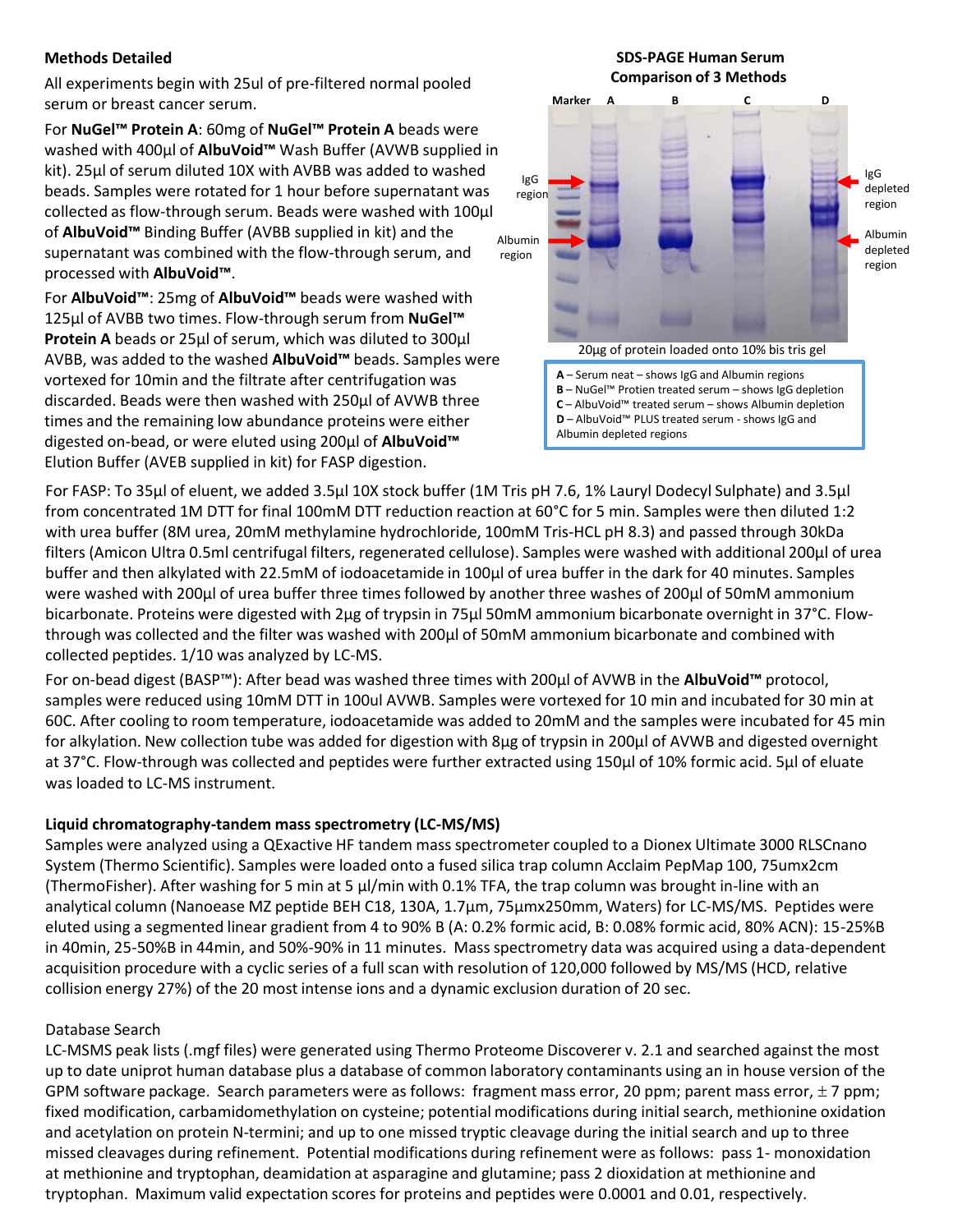## **Results**

In the Table, we compare workflows with **AlbuVoid™**  (previous and new), along with another product in our Albumin Removal catalog, that selectively binds both Albumin and IgGs, called **AlbuSorb™ PLUS**<sup>3</sup> . IgGs, accounting for 70-80% of the total Immunoglobulin sub-proteome are very efficiently removed by both **AlbuSorb™ PLUS** and **AlbuVoid™ PLUS**. Note that the on-bead digest methods greatly diminish the spectral counts and protein IDs associated with the Immunoglobulin sub-proteome; a particularly hard-todigest class of proteins. In the new methods, we highlight that the Complement-related sub-proteome, being highly enriched, can be deeply investigated at the tryptic peptide level for sub-forms differentially regulated in disease.



|                                             | Apprx. plasma<br>conc. | AlbuVoid™<br><b>On-Bead 4</b><br>hr <sup>3</sup> | AlbuSorb™<br>PLUS <sup>3</sup> | AlbuVoid™<br><b>FASP</b> | ProA /<br>AlbuVoid <sup>™</sup> /<br><b>FASP</b> | ProA /<br>AlbuVoid™<br><b>On-Bead</b> |
|---------------------------------------------|------------------------|--------------------------------------------------|--------------------------------|--------------------------|--------------------------------------------------|---------------------------------------|
| <b>Total Spectral</b><br>Counts (SC)        |                        | 8969                                             | 14456                          | 19388                    | 23575                                            | 23389                                 |
| <b>Total Protein</b><br>ID $(2S)$           |                        | 235                                              | 224                            | 568                      | 467                                              | 350                                   |
| % SC Albumin                                | 50%                    | 1%                                               | 16%                            | 3%                       | 5%                                               | 5%                                    |
| % SC<br>Immuno-<br>globulins                | 20%                    | 15%                                              | 12%                            | 26%                      | 8%                                               | 6%                                    |
| % SC<br>Apolipoprotein<br>$\mathbf{s}$      | 4%                     | 11%                                              | 6%                             | 4%                       | 5%                                               | 5%                                    |
| % SC<br><b>Transport</b><br><b>Proteins</b> | 8%                     | 17%                                              | 22%                            | 16%                      | 27%                                              | 23%                                   |
| % SC Protease<br><b>Inhibitors</b>          | 6%                     | 12%                                              | 25%                            | 6%                       | 9%                                               | 10%                                   |
| % SC<br><b>Complement</b><br>related        | 5%                     | 28%                                              | 7%                             | 22%                      | 26%                                              | 31%                                   |
| % SC<br>Coagulation/<br><b>Fibrinolysis</b> | 4%                     | 4%                                               | 2%                             | 5%                       | 4%                                               | 5%                                    |
| % SC Other                                  | 3%                     | 12%                                              | 10%                            | 18%                      | 16%                                              | <b>15%</b>                            |

As can be seen from the Table, the Complement related sub-proteome is especially enriched with AlbuVoid™, >5X enrichment. Complement is a cascading protein interaction system that acts as an early alert and response mechanism to thwart exposure to infectious agents. Under-appreciated however, is its evolutionarily conserved link to coagulation to eliminate damaged tissues. We have previously reported this dysregulation as part of a panel of pan-cancer biomarkers called Stroma Liquid Biopsy<sup>™4</sup>. Observations from those studies supported many concepts surrounding the study of functional sub-forms of highly abundant proteins by differential observation at the peptide level<sup>5</sup>.